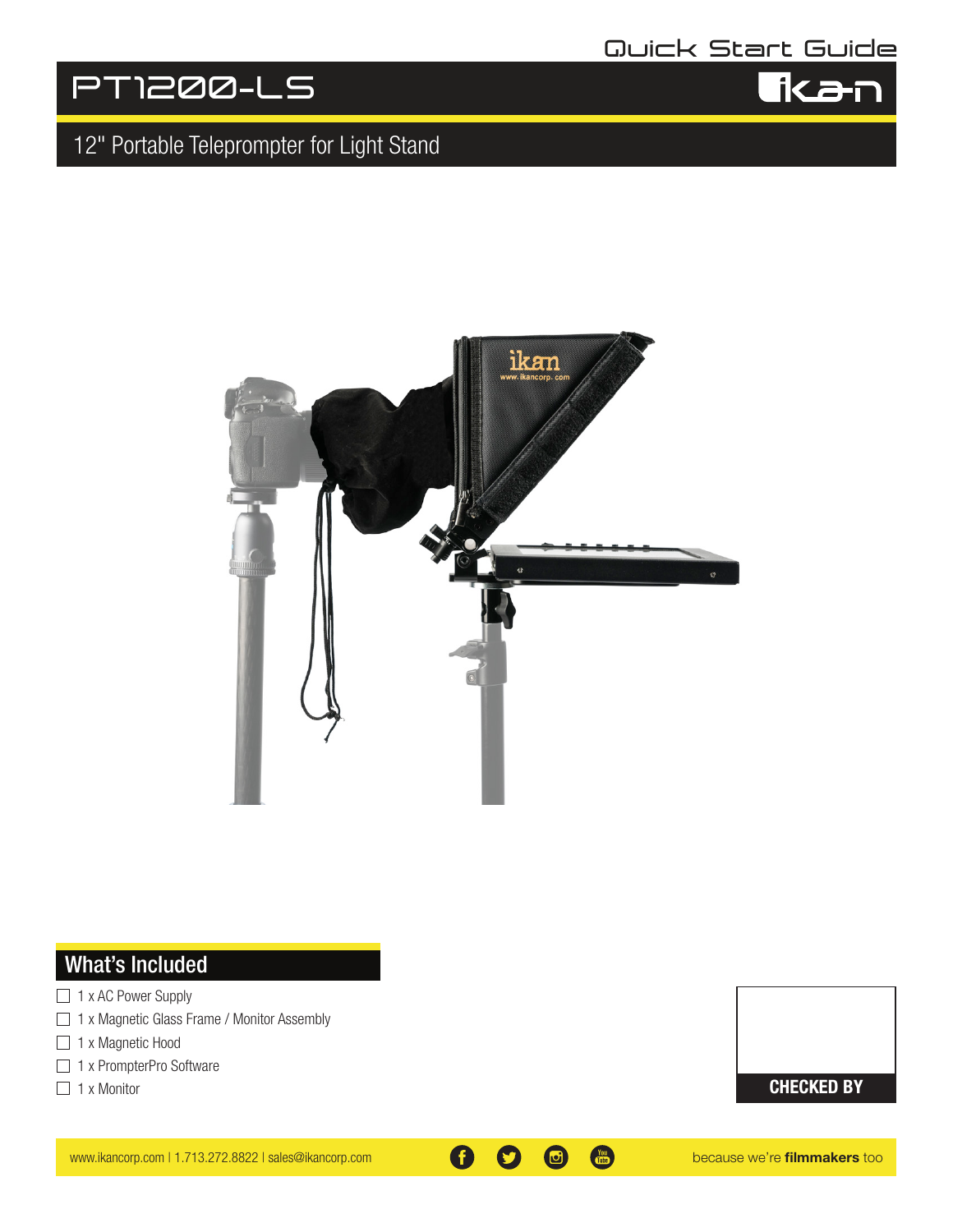#### What's Included



Custom cut foam for hard case

### Getting Started



- Tighten & loosen thumb screw to adjust glass frame.
- The ideal angle is 45 Degrees.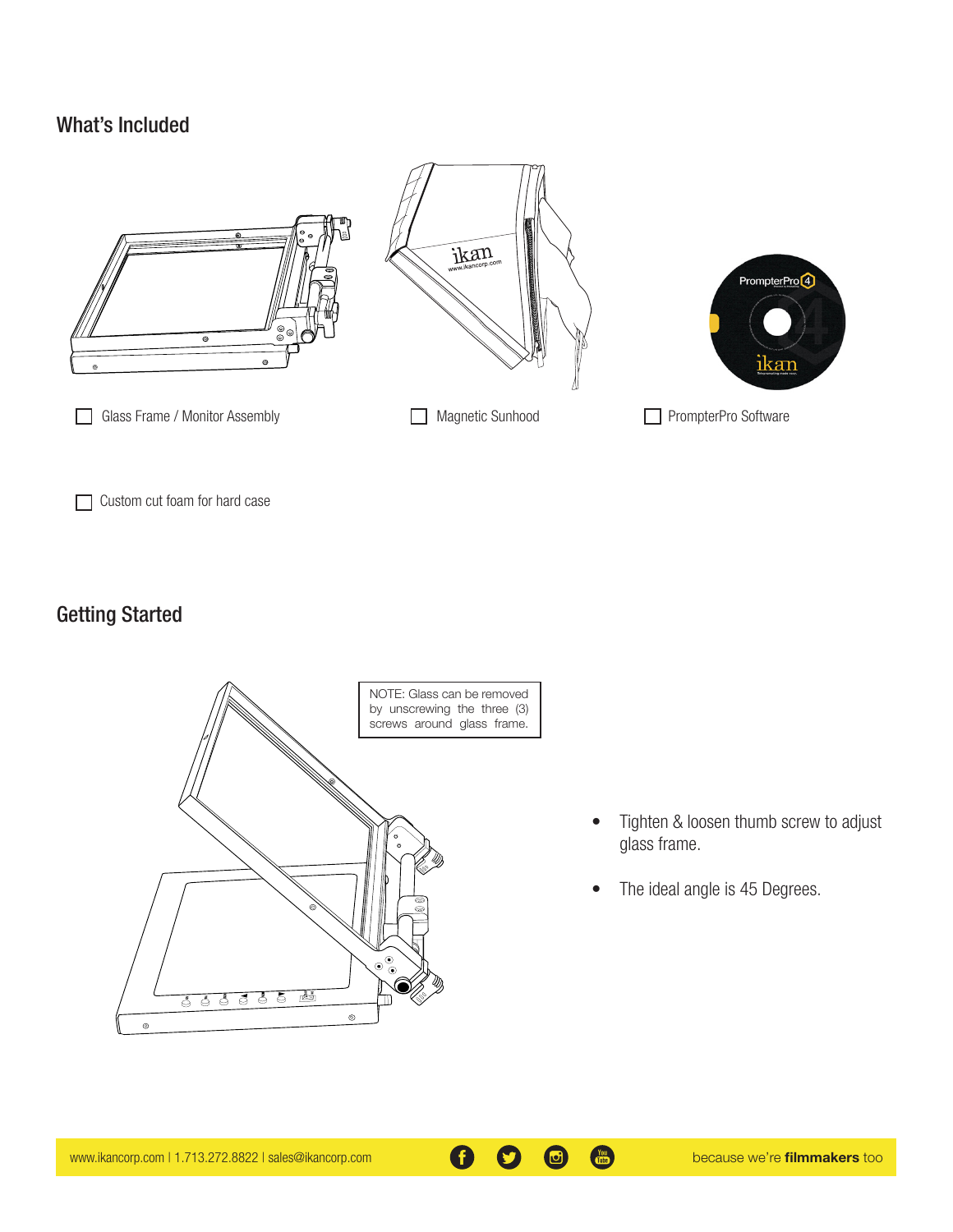

• Attach magnetic hood to glass frame.

• Make sure adjustable thumb screws are tight.

#### DON'T THROW AWAY THE FOAM INSERT!

• The PT1200 comes packaged in high-quality, custom-cut foam. It is sized perfectly to fit inside an SKB iSeries 1914-8 water-proof case.

### Specifications

| <b>Fixture Specifications</b> |                                 |
|-------------------------------|---------------------------------|
| <b>Aspect Ratio</b>           | 4:3                             |
| <b>Brightness</b>             | 350 cd/m2                       |
| <b>Build Material</b>         | Aluminum / Steel                |
| <b>Contrast Ratio</b>         | 500:1                           |
| Diagonal                      | 12 in.                          |
| <b>Dimensions</b>             | 22 x 10.5 x 12 in               |
| Input Signal                  | Composite BNC, VGA, HDMI        |
| <b>Reading Range</b>          | 20 <sup>th</sup>                |
| Resolution                    | 1024 x 768                      |
| Weight                        | $10.5$ lbs                      |
| Viewing Angle                 | Horizontal: 160° Vertical: 140° |
| <b>Shipping Dimensions</b>    | 7 x 16 x 20 in.                 |
| Shipping Weight               | 18 lbs                          |